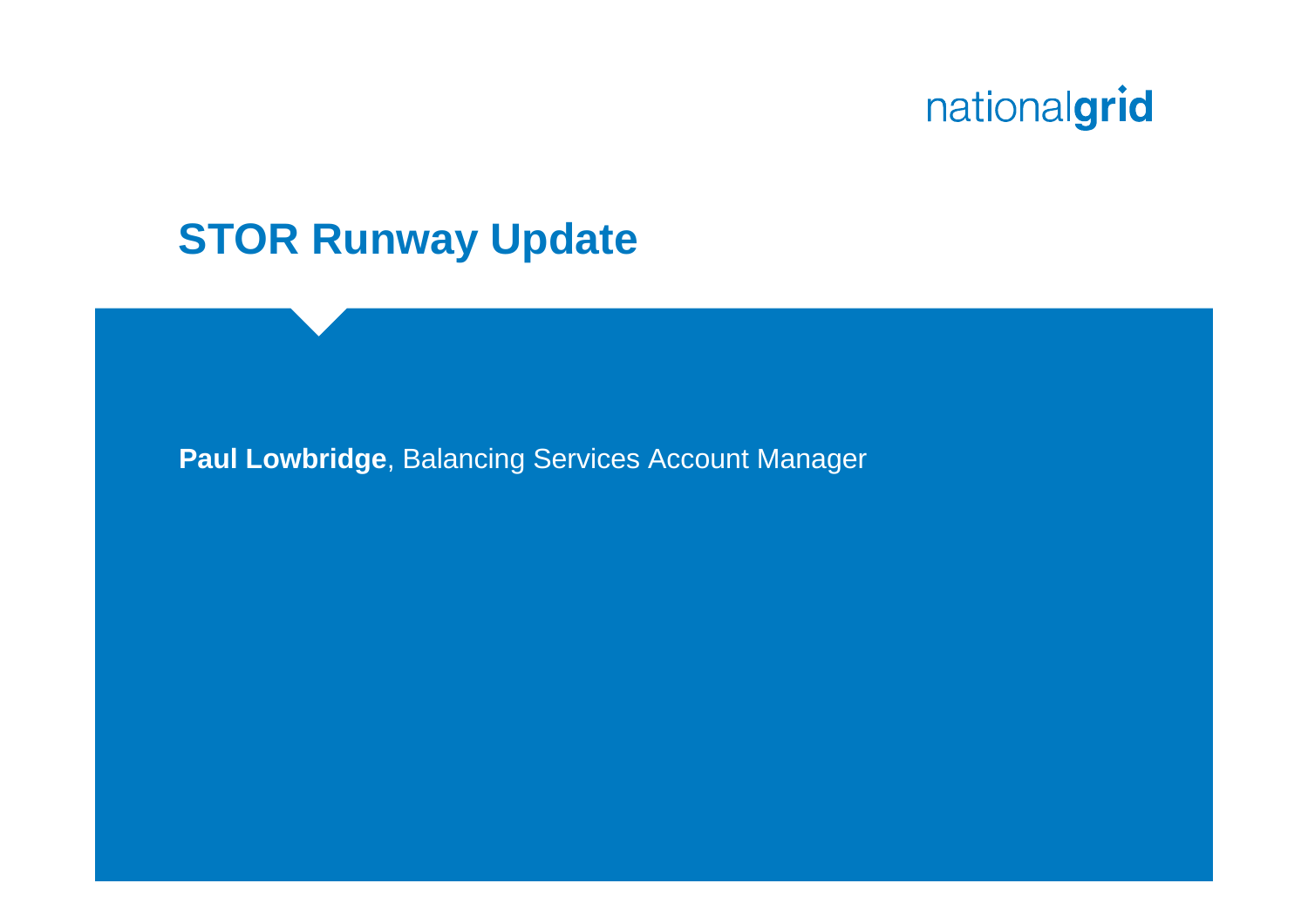#### **Introduction**

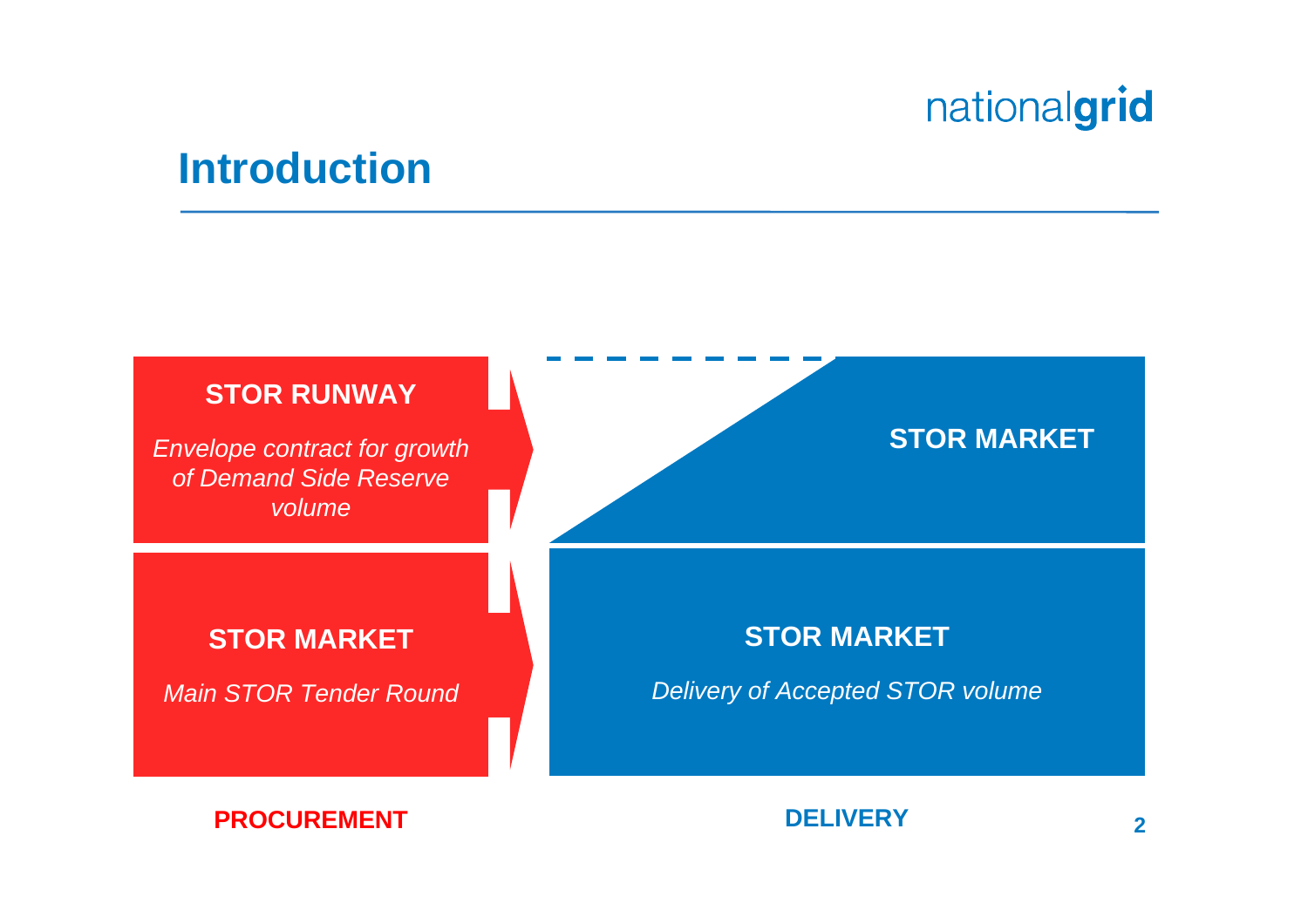#### **Introduction**



#### **PROCUREMENT**

#### **DELIVERY**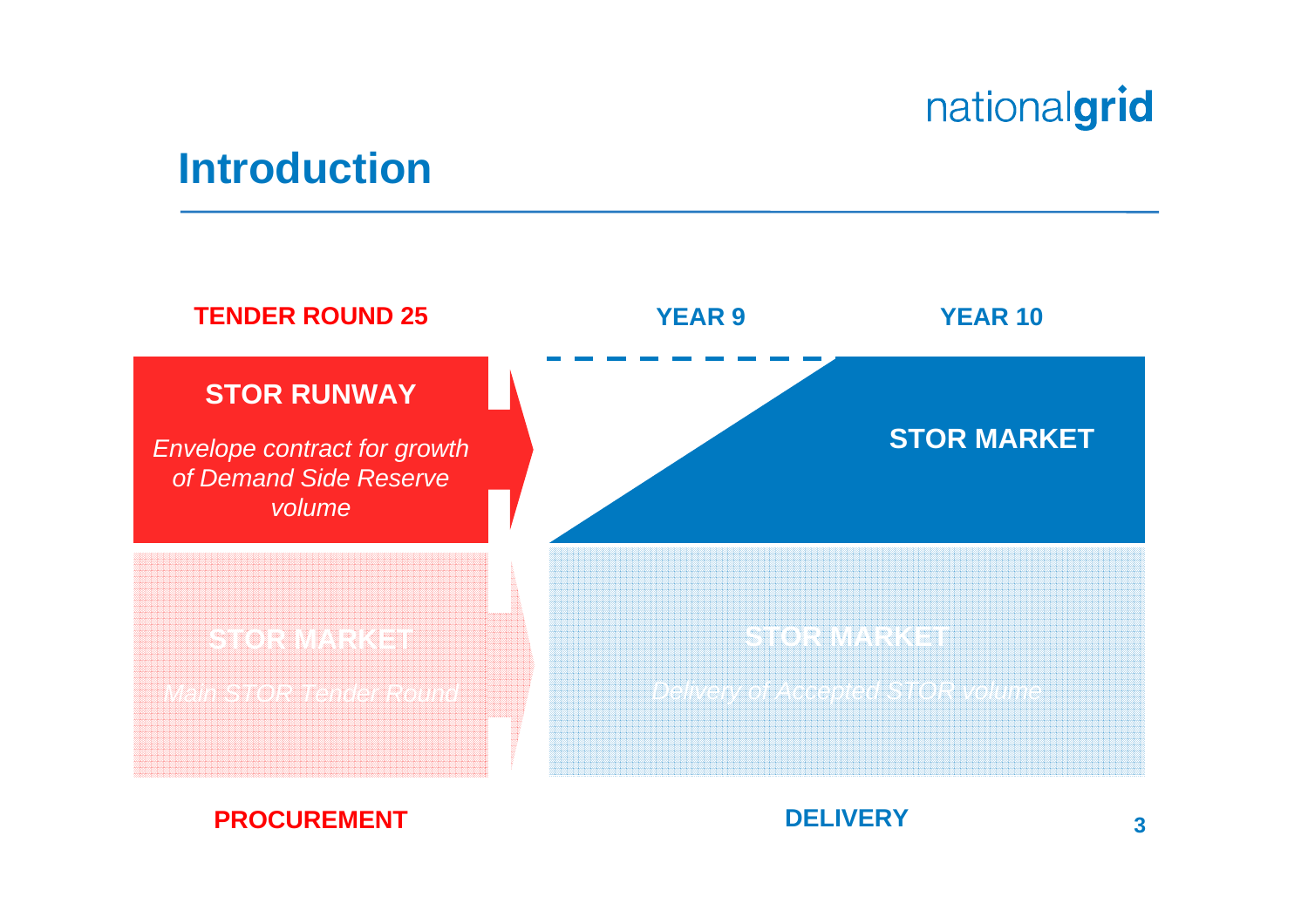### **STOR Runway: Concept Diagram**

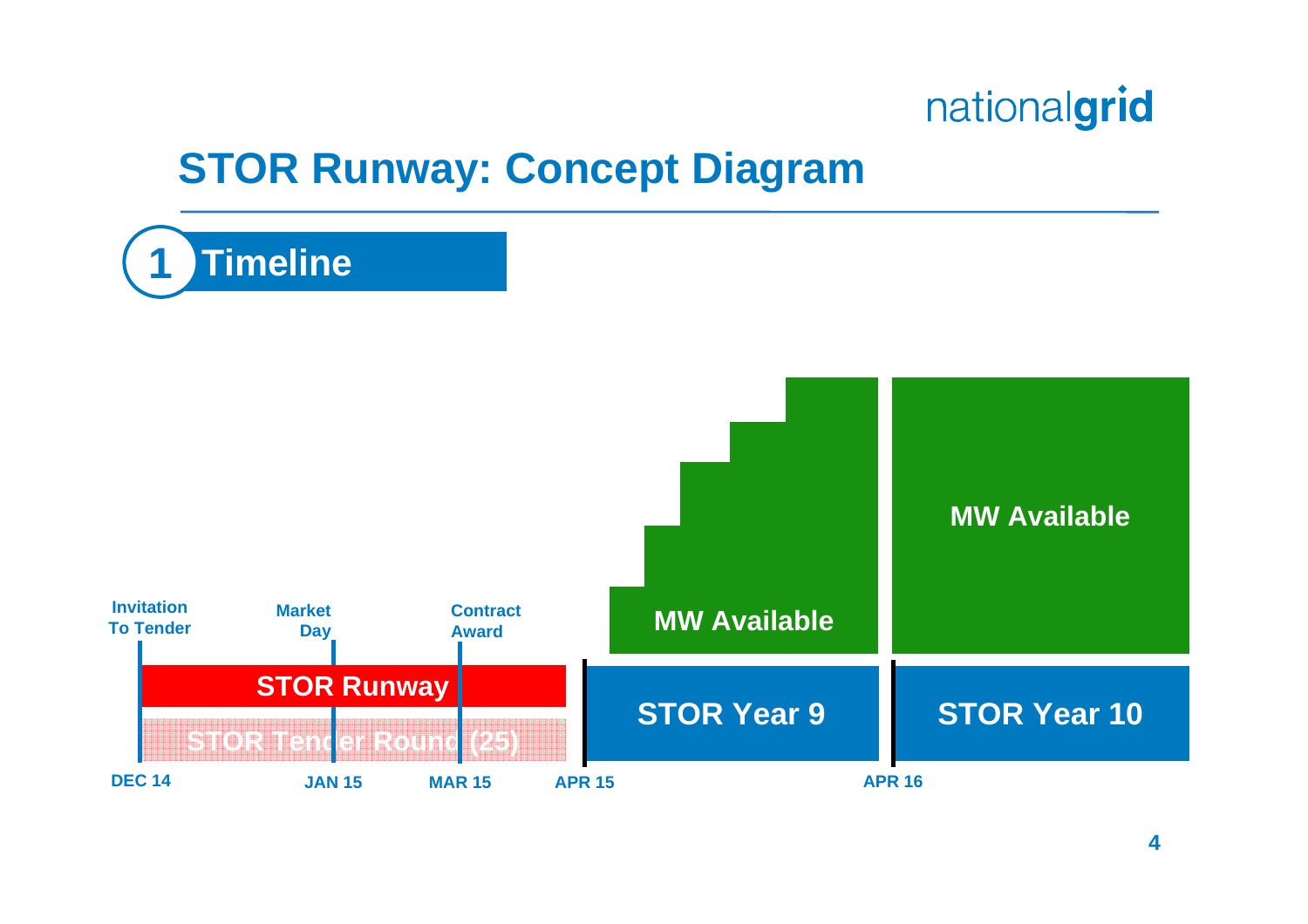### **STOR Runway: Concept Diagram**

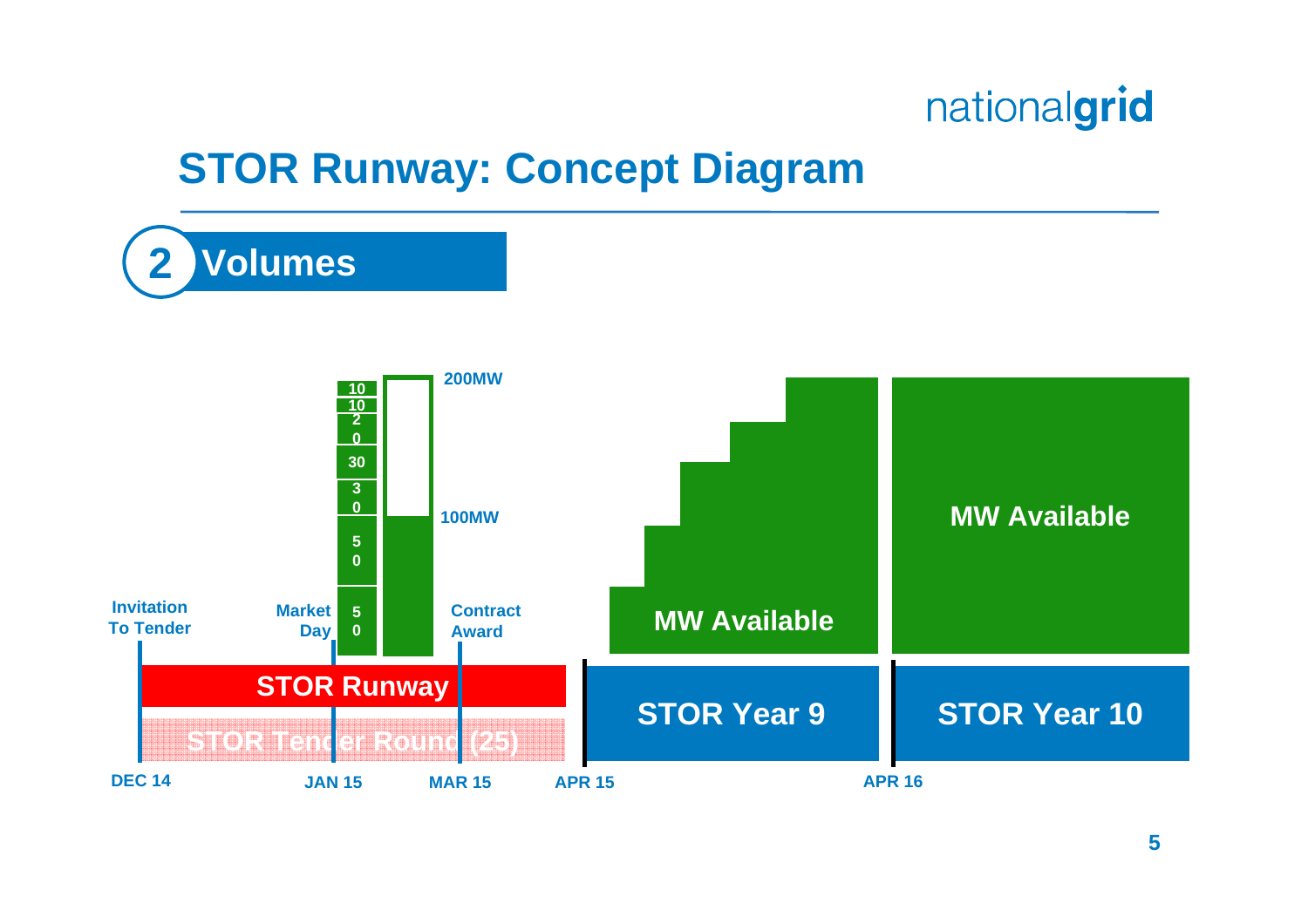### **STOR Runway: Concept Diagram**

**3**

**Growth "Gates"**

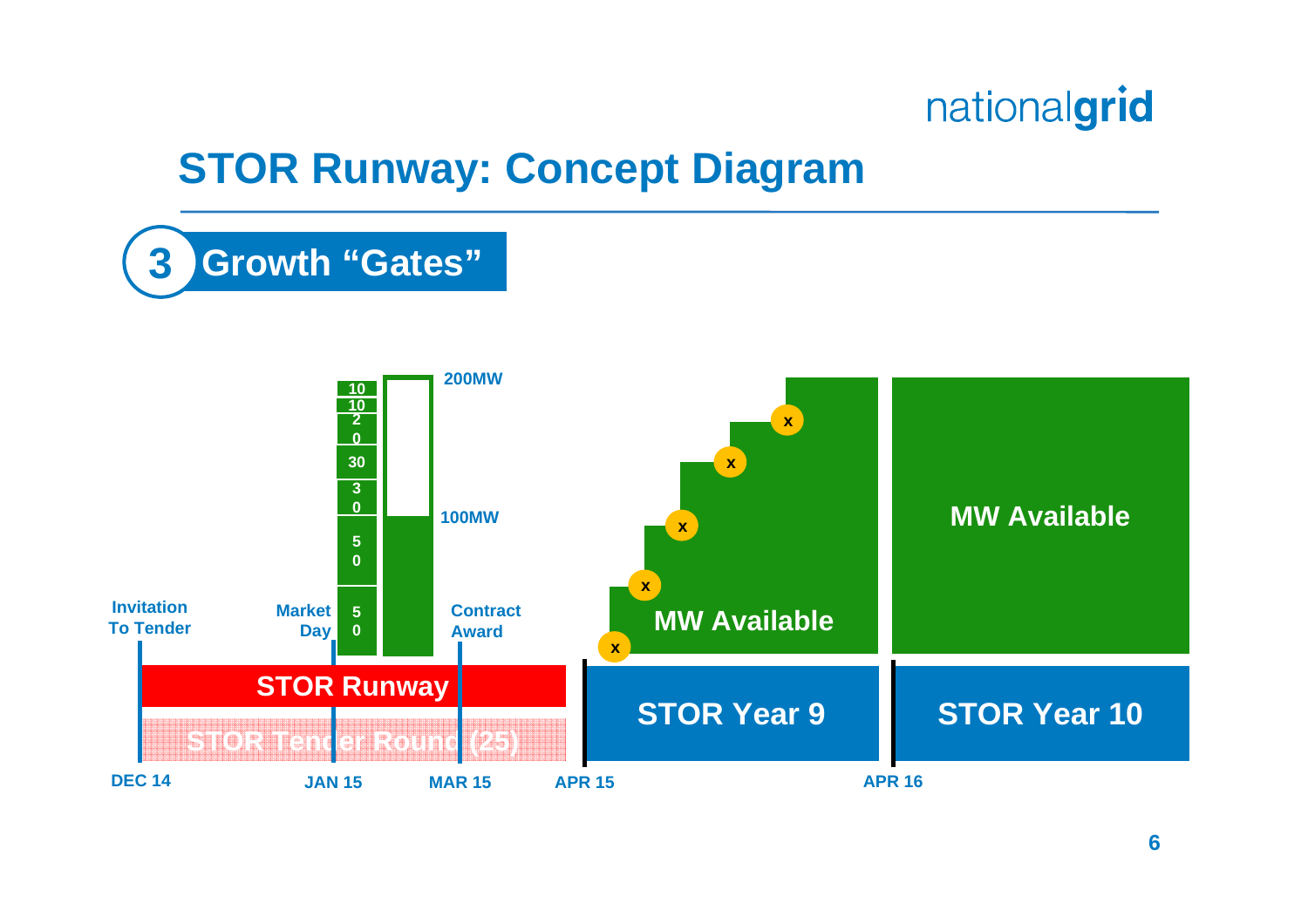#### **Items for Design**

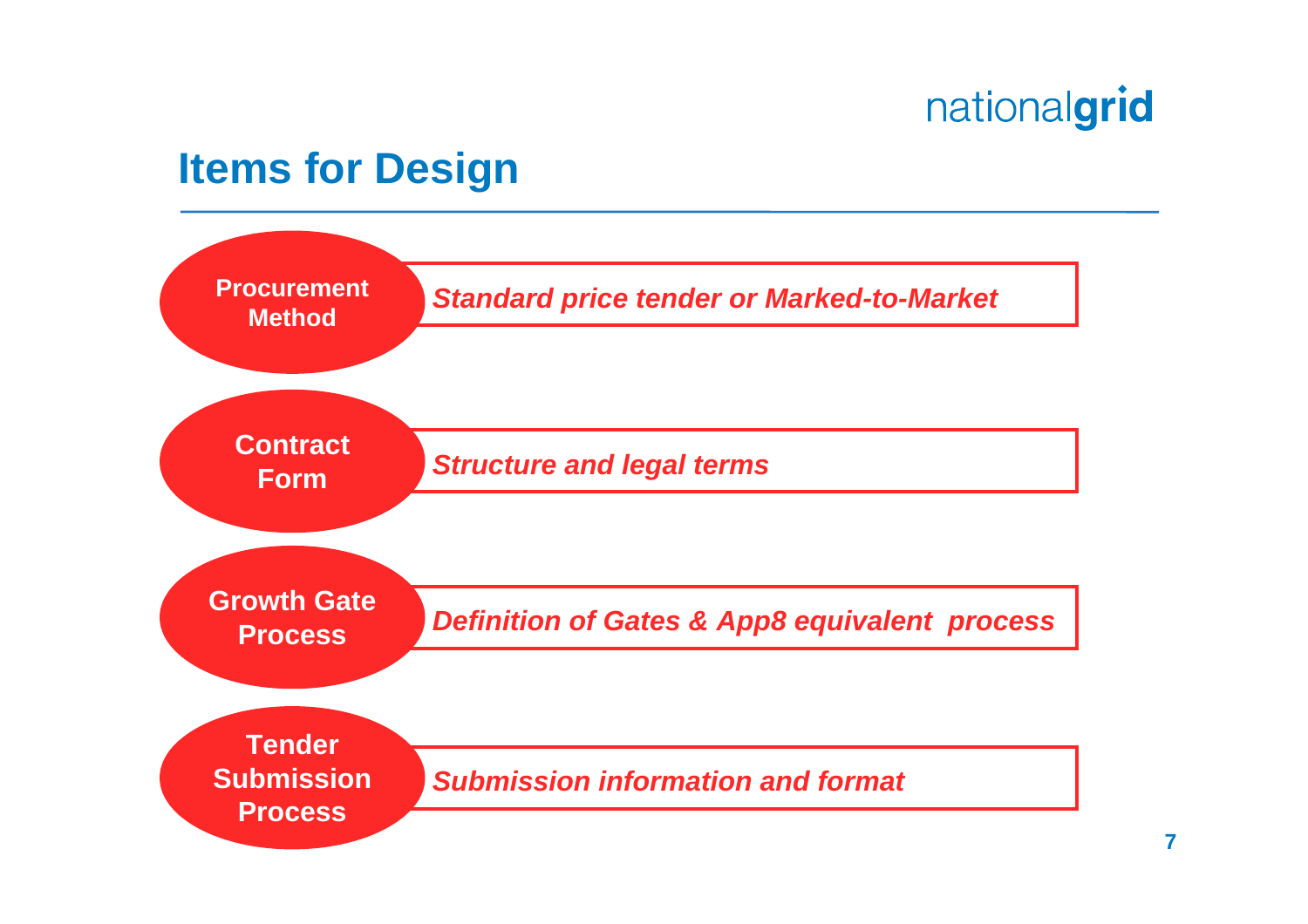#### **Next Steps**

#### **DESIGN**

**Operational Forum & Throughout October Further details on Runway design and opportunity for feedback**

> **Mid – November 2014 Initial design and process outlined for comment**

**Late – November 2014 Design and process confirmed for participation ahead of STOR TR25**

#### **PROCUREMENT**

**12 December 2014** 

**STOR TR25 Invitation to Tender; aim for STOR Runway Invitation to Tender**

**16 January 2015 STOR TR25 Market Day; aim for STOR Runway Market Day**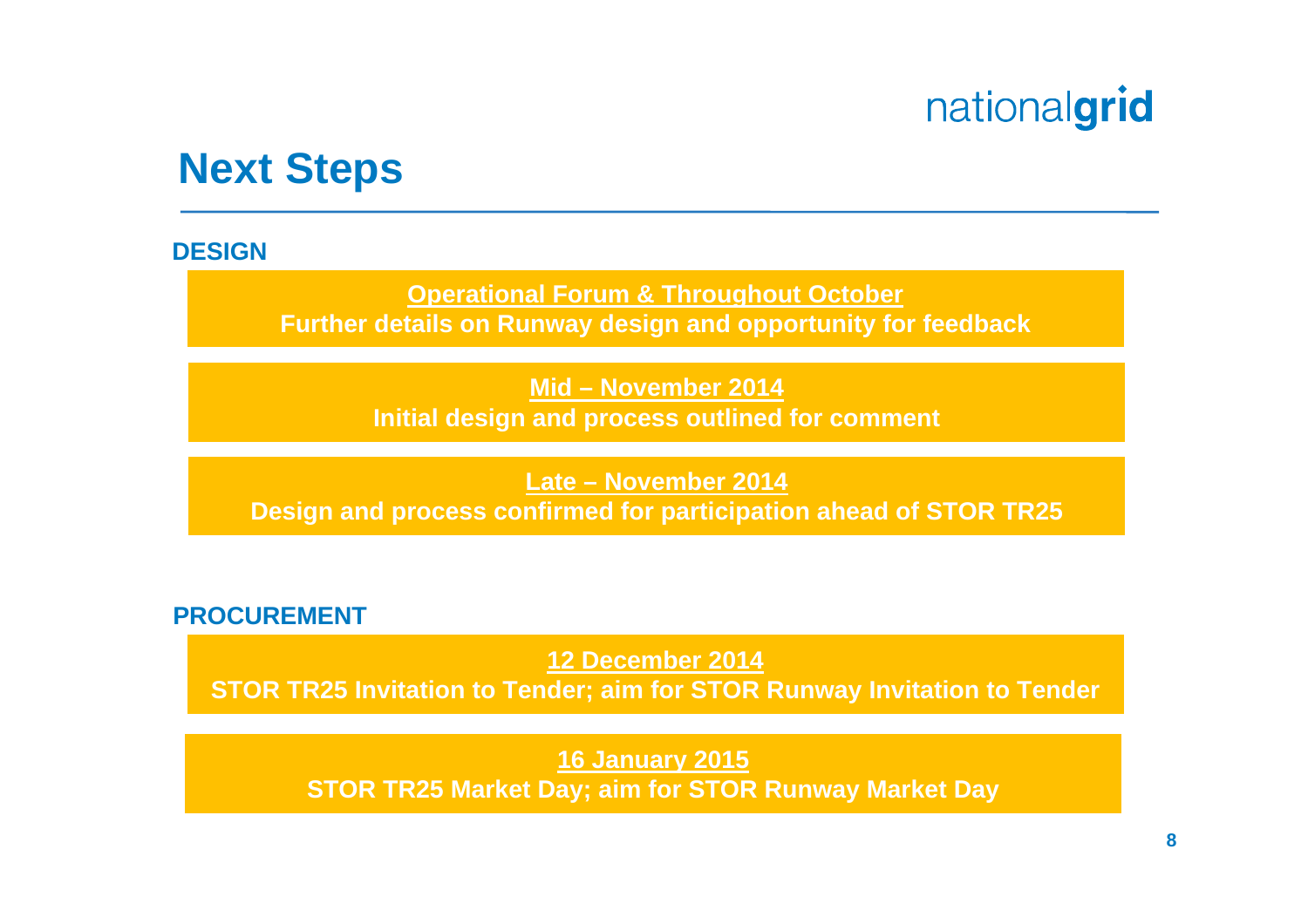#### **Contact Us**

#### **Website**

**http://www2.nationalgrid.com/UK/Services/Balancing-services/Reserveservices/Short-Term-Operating-Reserve/STOR-Runway/**

**LinkedIn**

**"STOR Runway (National Grid)"**



**Paul.Lowbridge@nationalgrid.com**